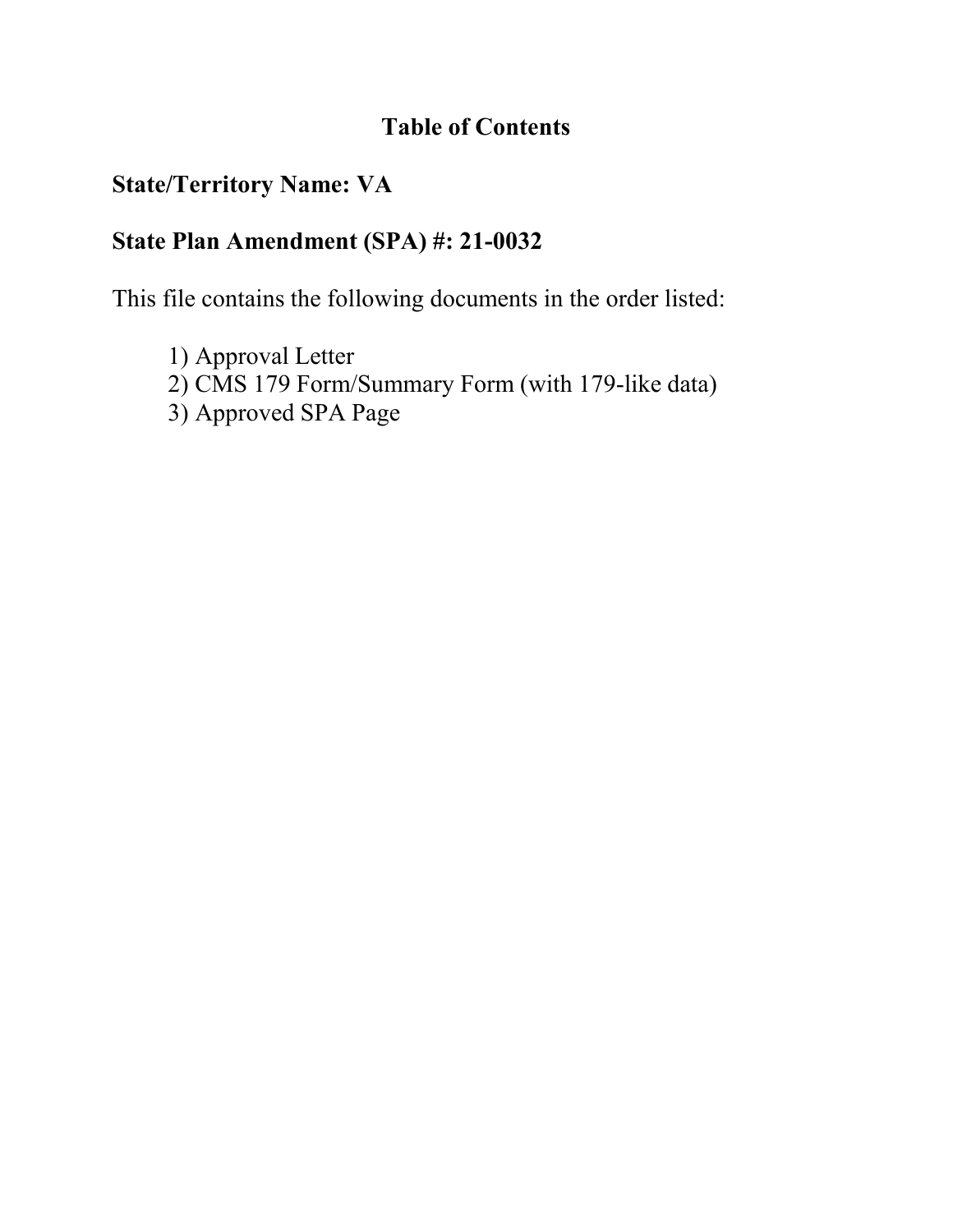### **DEPARTMENT OF HEALTH & HUMAN SERVICES**

Centers for Medicare & Medicaid Services Center for Medicaid & CHIP Services 233 North Michigan Ave., Suite 600 Chicago, Illinois 60601



### **Financial Management Group**

April 28, 2022

Karen Kimsey, Director The Commonwealth of Virginia Department of Medical Assistance Services 600 East Broad Street, #1300 Richmond, VA 23219

Attn: Regulatory Coordinator

#### RE: **Virginia State Plan Amendment (SPA) Transmittal Number 21-0032**

Dear Ms. Kimsey:

We have reviewed the proposed State Plan Amendment (SPA) to Attachment 4.19-B of Virginia's state plan, which was submitted to the Centers for Medicare & Medicaid Services  $(CMS)$  on December 13<sup>th</sup>, 2021. This plan amendment increases the rates for personal care services.

Based upon the information provided by the State, we have approved the amendment with an effective date of January  $1<sup>st</sup>$ , 2022. We are enclosing the approved CMS-179 and a copy of the new state plan page.

If you have any additional questions or need further assistance, please contact Jerica Bennett at 1-410-786-1167 or jerica.bennett@cms.hhs.gov.

Sincerely,

Todd McMillion

Todd McMillion **Director** Division of Reimbursement Review

Enclosures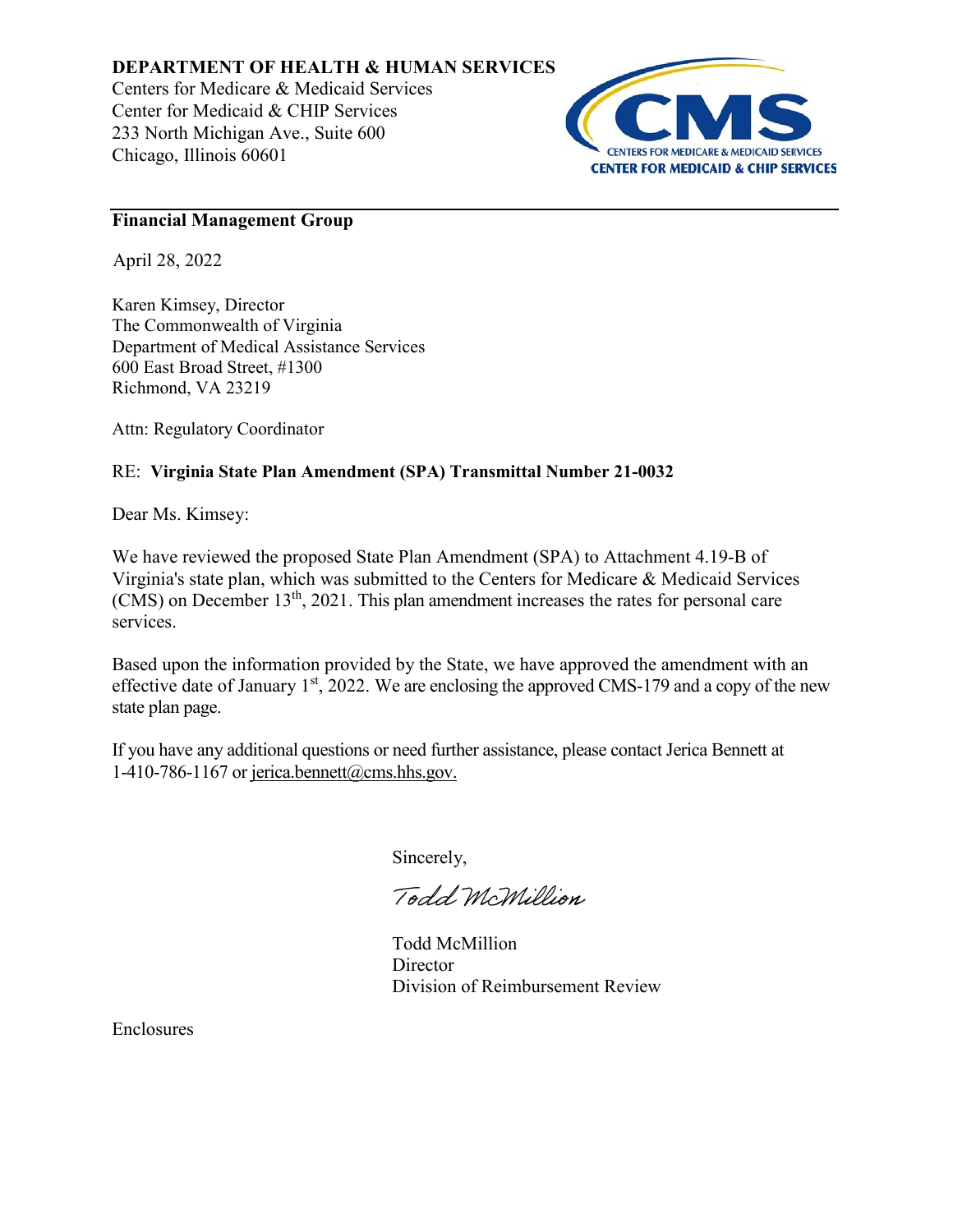| <b>TRANSMITTAL AND NOTICE OF APPROVAL OF</b><br><b>STATE PLAN MATERIAL</b><br><b>FOR: CENTERS FOR MEDICARE &amp; MEDICAID SERVICES</b>                                | 2. STATE<br>1. TRANSMITTAL NUMBER<br>V A<br>$\mathbf{2}$<br>$-0$<br>$\bf{0}$<br>3<br>$\mathbf{2}$<br>3. PROGRAM IDENTIFICATION: TITLE OF THE SOCIAL<br>SECURITY ACT |
|-----------------------------------------------------------------------------------------------------------------------------------------------------------------------|---------------------------------------------------------------------------------------------------------------------------------------------------------------------|
| TO: CENTER DIRECTOR<br><b>CENTERS FOR MEDICAID &amp; CHIP SERVICES</b><br>DEPARTMENT OF HEALTH AND HUMAN SERVICES                                                     | <b>XIX</b><br><b>YYI</b><br>4. PROPOSED EFFECTIVE DATE<br>1/1/2022                                                                                                  |
| 5. FEDERAL STATUTE/REGULATION CITATION<br><b>42 CFR Part 447</b>                                                                                                      | 6. FEDERAL BUDGET IMPACT (Amounts in WHOLE dollars)<br>2022<br>\$35,442<br>a. FFY<br>2023<br>\$75,551<br>b. FFY                                                     |
| 7. PAGE NUMBER OF THE PLAN SECTION OR ATTACHMENT<br>Attachment 4.19-B, revised page 6.2.1                                                                             | 8. PAGE NUMBER OF THE SUPERSEDED PLAN SECTION<br>OR ATTACHMENT (If Applicable)<br>Same as box #7.                                                                   |
| 9. SUBJECT OF AMENDMENT                                                                                                                                               |                                                                                                                                                                     |
| <b>Personal Care Rate Increase</b>                                                                                                                                    |                                                                                                                                                                     |
| 10. GOVERNOR'S REVIEW (Check One)<br>GOVERNOR'S OFFICE REPORTED NO COMMENT<br>COMMENTS OF GOVERNOR'S OFFICE ENCLOSED<br>NO REPLY RECEIVED WITHIN 45 DAYS OF SUBMITTAL | OTHER, AS SPECIFIED:<br>Secretary of Health and Human Resources                                                                                                     |
| 11. SIGNATURE OF STATE AGENCY OFFICIAL                                                                                                                                | <b>15. RETURN TO</b>                                                                                                                                                |
| arentimous<br>12. TYPED NAME<br>Karen Kimsey<br>13. TITLE<br><b>Director</b><br><b>14. DATE SUBMITTED</b><br>11/12/2021                                               | Department of Medical Assistance Services<br>600 East Broad Street, #1300<br>Richmond VA 23219<br>Attn: Policy, Regs, & Manuals Supervisor                          |
| <b>FOR CMS USE ONLY</b>                                                                                                                                               |                                                                                                                                                                     |
| 16. DATE RECEIVED<br>12/13/21                                                                                                                                         | 17. DATE APPROVED<br>April 28, 2022                                                                                                                                 |
| <b>PLAN APPROVED - ONE COPY ATTACHED</b>                                                                                                                              |                                                                                                                                                                     |
| 18. EFFECTIVE DATE OF APPROVED MATERIAL                                                                                                                               | 19. SIGNATURE OF APPROVING OFFICIAL                                                                                                                                 |
| 01/01/22                                                                                                                                                              | Todd McMillion                                                                                                                                                      |
| 20. TYPED NAME OF APPROVING OFFICIAL                                                                                                                                  | 21. TITLE OF APPROVING OFFICIAL                                                                                                                                     |
| <b>Todd McMillion</b>                                                                                                                                                 | Director, Division of Reimbursement Review                                                                                                                          |
| 22. REMARKS                                                                                                                                                           |                                                                                                                                                                     |